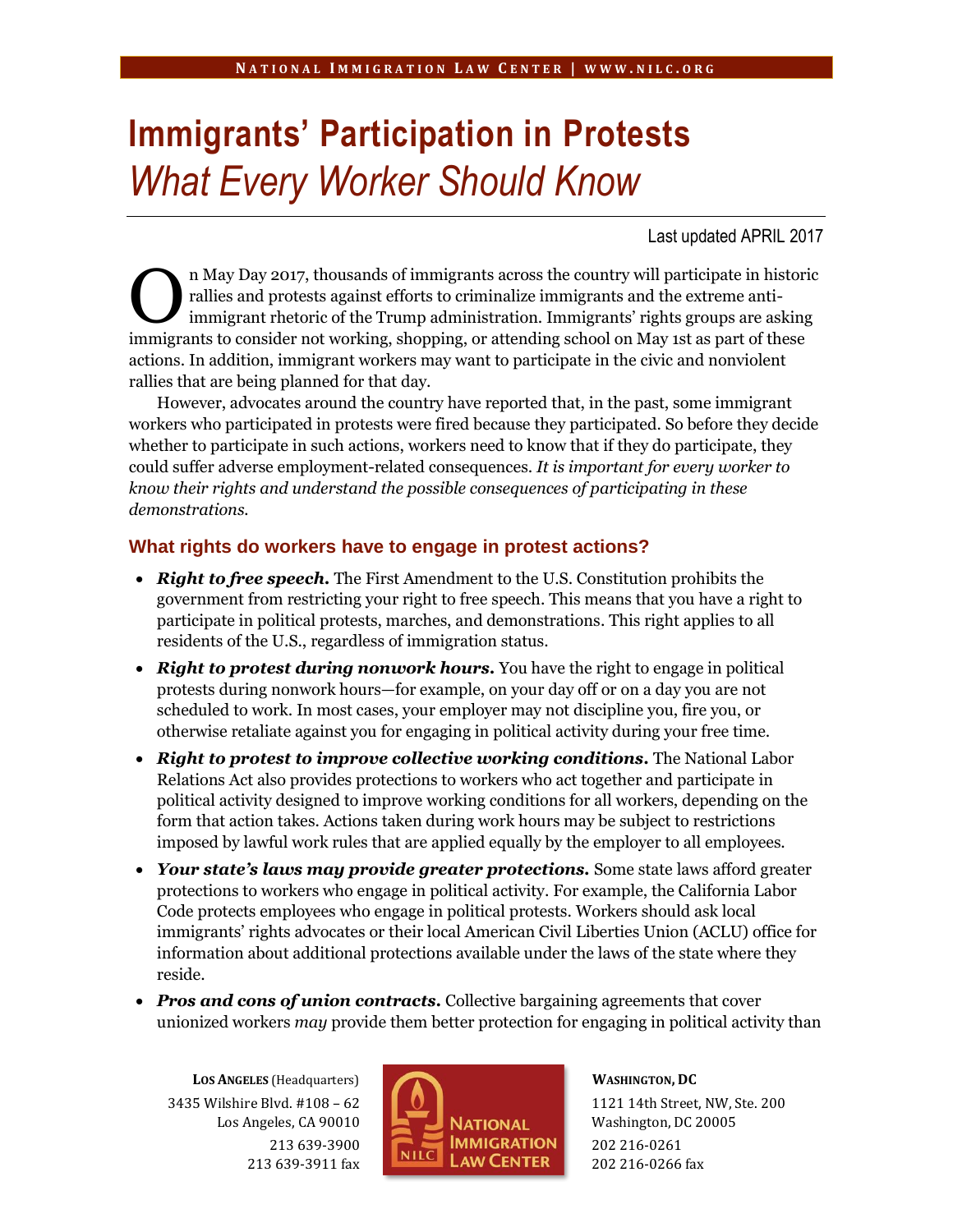other workers have. However, many union contracts include "no-strike" provisions that prohibit union members from engaging in strikes such as those that are scheduled for May 1.

 *Employer may not ask you to reverify your authorization to work.* If you take time off from work, that does not give your employer the right to ask that you reverify your employment eligibility by showing them your documents again. Nor may your employer single you out for reverification because you appear to be an immigrant or have participated with other immigrants in protests.

## **May workers be disciplined or fired for engaging in protests?**

- *Workplace rules apply.* While the First Amendment protects workers' right to free speech, employees are also subject to workplace rules. Missing work in violation of a workplace rule, or having an unexcused absence, is generally a legitimate reason for your employer to fire you.
- *At-will employment may apply.* In addition, most workers are subject to "at-will" employment policies that give employers the right to fire employees without reason, subject to very limited exceptions.
- *Pros and cons of union contracts.* Workers who are covered by union collective bargaining agreements have greater protections, in that employers can fire them only for "just cause" (a good reason). However, the tradeoff for most union employees who have such protection is that they are prohibited from striking during the term of their contract. Unionized workers who have questions about this should consult with their union representative(s) *before* deciding whether to participate in a protest.

## **What are best practices for protecting immigrant workers who participate in protests?**

- Talk to your union representative first. If you are covered by a union collective bargaining agreement, talk to your union representative *before* you participate in a protest.
- *Talk to local labor lawyers first.* Before engaging in protests, meet with local labor lawyers and do an analysis of your worksite and the demands or claims you could potentially allege.
- Consult employee handbook or other written policy. Get a copy of your employer's employee handbook or any written company policies about taking time off, then read them carefully. Ask your employer to show you a written policy. If, instead, your employer tells you the policy verbally, write down what your employer tells you (document it).
- *Advocate with a group of coworkers.* As early as you can, you and any coworkers who want to participate in the protest should meet with your supervisor to ask in advance for time off. Always go in a group of two or more coworkers to talk with your employer about labor rights issues. This may provide you protection under the National Labor Relations Act.
- Be honest. Be honest with your employer about the reason you want to take time off from work. If you and your coworkers have a workplace-specific request related to immigration policies to make of your employer, it may be appropriate to make that request during the meeting when you ask for time off. In general, try to use the meeting as an opportunity to educate your employer about the need for humane immigration policies.
- *Check whether policies are applied equally.* Check to see if your employer's time-off policy is applied equally to all workers regardless of their race, national origin, religion, or